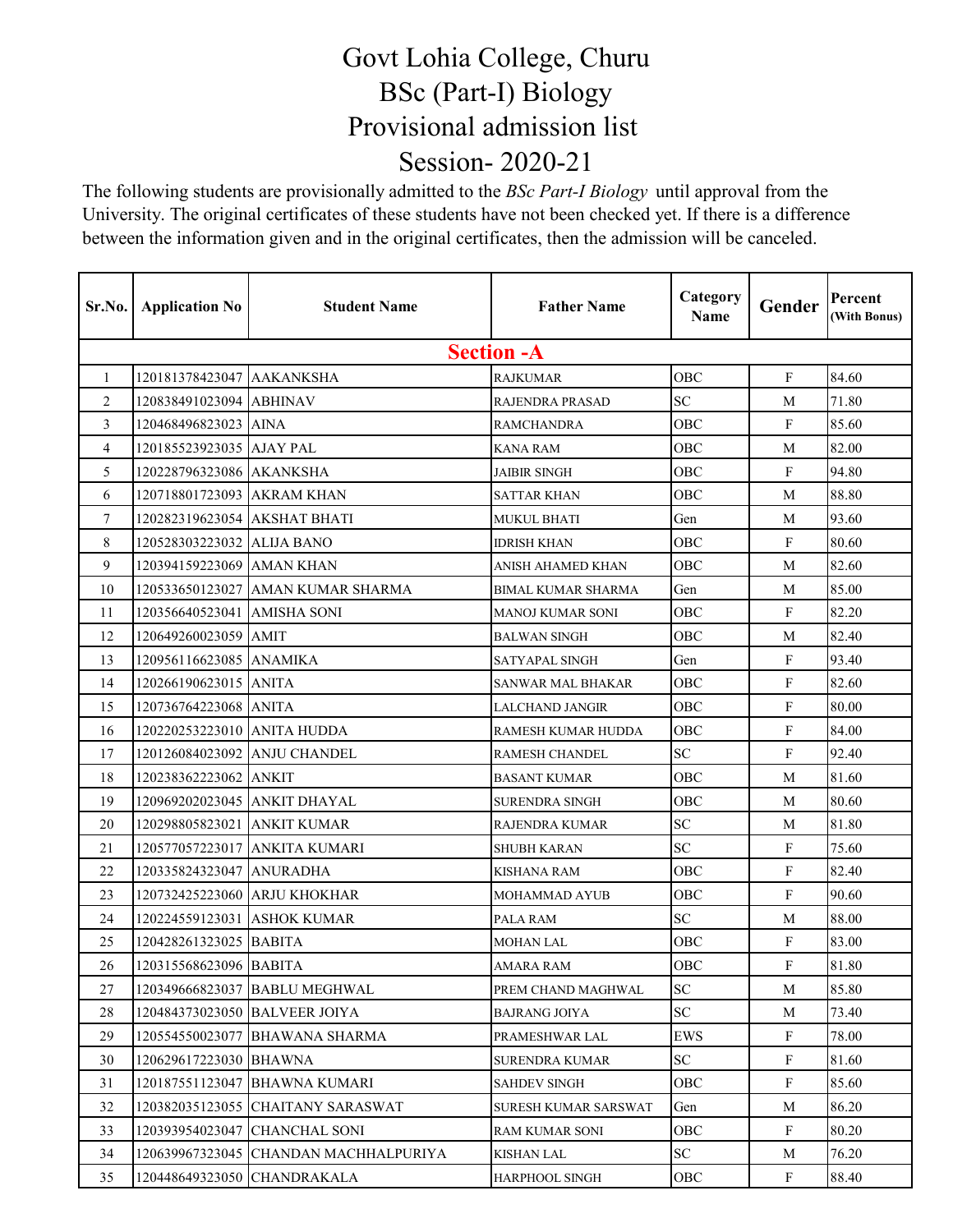| $\mathbf F$<br>81.00<br>120728975823040 DIKSHA JANGIR<br>OBC<br>37<br>PRABHU DYAL JANGIR<br>88.00<br>38<br>120692980023069 DIVYA CHARAN<br>OBC<br>F<br>GHANSHYAM DAN<br>80.80<br>39<br>$\mathbf F$<br>120522802123020 EKATA JANGIR<br>OBC<br><b>SURENDRA SINGH</b><br>F<br>84.40<br>40<br>120778250023089 FARJANA BANO<br>Gen<br>MOHD HUSAIN<br>F<br>85.00<br>41<br>120506207023034 GARIMA SONI<br>OBC<br>SITARAM SONI<br>85.20<br>42<br>OBC<br>F<br>120894044223080 GARIMA THORI<br>PYARELAL THORI<br>79.40<br>43<br>120882916923084 GIRISH CHANDRA RAO<br>OBC<br>M<br>CHANDRA KANT RAO<br>80.80<br>44<br>120927980023012 GOPAL KRISHAN BHATI<br>OBC<br>М<br>PRAMOD KUMAR BHATI<br>$\mathbf{F}$<br>81.40<br>45<br>120279439723030 GULSHAN BANO<br>OBC<br>MOHIDIN KHAN<br>$\mathbf F$<br>78.60<br>46<br>120939916023078 GUNJAN SAIN<br>OBC<br>RAJ KUMAR SAIN<br>F<br>81.20<br>47<br>120791518023098 HIMANSHI RAJ SAINI<br>OBC<br>RAJ KUMAR SAINI<br>$\mathbf F$<br>80.20<br>48<br>SC<br>120847040523028 HIMANSHU KANWAR<br>OM PRAKASH SONGARA<br>85.40<br>49<br>OBC<br>120411093423029 HITESH<br>М<br>SUBHASH CHANDRA<br>86.60<br>120961875423028 JAHANVI SHARMA<br>F<br>50<br>PAWAN SHARMA<br>Gen<br>F<br>84.40<br>51<br><b>SC</b><br>120869720323079 JJAHNAVI JEENGAR<br>RAJENDRA PRASAD<br><b>ST</b><br>83.00<br>52<br>120274272423053 JAIPRAKASH MEENA<br>RAMJI LAL MEENA<br>M<br>F<br>53<br>120426618423051 JAYA PRAJAPAT<br>85.00<br><b>MADAN LAL PRAJAPAT</b><br>Gen<br>84.40<br>54<br>120368690223057 JITENDRA SINGH<br><b>RAM SINGH</b><br>Gen<br>M<br>F<br>85.20<br>55<br>120357294823059 JULIKA KHYALIYA<br>ASHA RAM KHYALIYA<br>OBC<br>80.20<br>120126668123030 JYOTI<br>F<br>56<br>SC.<br>SURENDRA KUMAR GADGIL<br>$\mathbf F$<br>57<br>81.00<br>120632140023024 JYOTI GURJAR<br>OBC<br>DEVARAM GURJAR<br>81.20<br>120891249023040 JYOTI JANGIR<br>$\mathbf{F}$<br>58<br>OBC<br>RAMKARAN JANGIR<br>59<br><b>ST</b><br>F<br>77.40<br>120286826323087 JYOTI MEENA<br>SUBHASH CHANDRA<br>SC<br>$\mathbf{F}$<br>73.00<br>120881182723045 KALPANA CHOPRA<br>60<br>CHUNA RAM MEGHWAL<br>$\mathbf F$<br>79.40<br>61<br>120853132323030 KANCHAN CHOUDHARY<br>MANPHOOL SINGH SARAWAG OBC<br>SC<br>$\mathbf{F}$<br>83.40<br>62<br>120298424623096 KANISHKA<br>CHETAN RAM<br>63<br>120458022123024 KARUNA CHHAPUNIA<br><b>SC</b><br>F<br>86.60<br>SHISHPAL CHHAPUNIA<br>$\mathbf F$<br>120167004023030 KAVITA MEGHWAL<br>SC<br>81.20<br>64<br>MANGAL SINGH<br>${\bf SC}$<br>F<br>77.80<br>65<br>120420174623067 KAVITA MEGHWAL<br>KARUNA RAM MEGHWAL<br>84.20<br>120133434523050 KHUSHBOO PRAJAPAT<br>F<br>66<br>Gen<br>BHANWAR LAL PRAJAPAT<br><b>SC</b><br>88.80<br>67<br>120568290023019 KHUSHBU REGAR<br>F<br>ARJUN REGAR<br>77.00<br>120743203223033 KHUSHI CHOPRA<br>SC<br>F<br>68<br>CHUNARAM MEGHWAL<br>76.60<br>69<br>120521186623056 KHUSHWANT SINGH<br>EWS<br>М<br>SAMDAR SINGH<br><b>ST</b><br>F<br>81.00<br>70<br>120450138423064 KIRAN MEENA<br>HARIRAM MEENA<br>SC<br>75.20<br>71<br>120324877923046 KIRTI<br>F<br><b>MADAN SINGH</b><br>F<br>80.00<br>72<br>120380058823047 KIRTIKA SAINI<br>SUBHASH CHANDRA PARIHAROBC<br>73<br>120823404623051 KOMAL<br>OBC<br>F<br>78.80<br>TULSIRAM<br>87.40<br>74<br>F<br>120618330423067 KOMAL KUMARI<br>OBC<br>SHARWAN RUYAL<br>85.40<br>120672855723045 KOMAL PRAJAPAT<br>F<br>75<br>MAHENDRA PRAJAPAT<br>OBC<br>F<br>84.60<br>76<br>OBC<br>120808563023018 KOMAL SAINI<br>DHANRAJ SAINI<br>79.40<br>77<br>120853502223084 KOMAL SHARMA<br>PRADEEP SHARMA<br>EWS<br>F<br><b>Section -B</b><br>78<br>120356746523065 LAKSHITA JANGID<br>83.20<br>OBC<br>F<br>SUBHASH CHAND<br>86.00<br>79<br>120411490023045 LAKSHYA DANEVA<br>OBC<br>VINOD KUMAR DANEVA<br>M<br>84.40<br>80<br>120436902223010 LALIT KUMAR<br>OBC<br>SURENDRA<br>M<br>79.60<br>81<br>120183519823016 MAHIPAL<br>OBC<br>M<br>RAM KUMAR<br>82<br>120395202423043 MAHIPAL CHOPRA<br>SC<br>77.40<br><b>JAGDISH PRASAD</b><br>M | 36 | 120341902023066 CHUNNI LAL |  | BHAGWANA RAM | OBC | М | 80.80 |  |
|------------------------------------------------------------------------------------------------------------------------------------------------------------------------------------------------------------------------------------------------------------------------------------------------------------------------------------------------------------------------------------------------------------------------------------------------------------------------------------------------------------------------------------------------------------------------------------------------------------------------------------------------------------------------------------------------------------------------------------------------------------------------------------------------------------------------------------------------------------------------------------------------------------------------------------------------------------------------------------------------------------------------------------------------------------------------------------------------------------------------------------------------------------------------------------------------------------------------------------------------------------------------------------------------------------------------------------------------------------------------------------------------------------------------------------------------------------------------------------------------------------------------------------------------------------------------------------------------------------------------------------------------------------------------------------------------------------------------------------------------------------------------------------------------------------------------------------------------------------------------------------------------------------------------------------------------------------------------------------------------------------------------------------------------------------------------------------------------------------------------------------------------------------------------------------------------------------------------------------------------------------------------------------------------------------------------------------------------------------------------------------------------------------------------------------------------------------------------------------------------------------------------------------------------------------------------------------------------------------------------------------------------------------------------------------------------------------------------------------------------------------------------------------------------------------------------------------------------------------------------------------------------------------------------------------------------------------------------------------------------------------------------------------------------------------------------------------------------------------------------------------------------------------------------------------------------------------------------------------------------------------------------------------------------------------------------------------------------------------------------------------------------------------------------------------------------------------------------------------------------------------------------------------------------------------------------------------------------------------------------------------------------------------------------------------------------------------------------------------------------------------------------------------------------------------------------------------------------------------------------------------------------------------------------------------------------------|----|----------------------------|--|--------------|-----|---|-------|--|
|                                                                                                                                                                                                                                                                                                                                                                                                                                                                                                                                                                                                                                                                                                                                                                                                                                                                                                                                                                                                                                                                                                                                                                                                                                                                                                                                                                                                                                                                                                                                                                                                                                                                                                                                                                                                                                                                                                                                                                                                                                                                                                                                                                                                                                                                                                                                                                                                                                                                                                                                                                                                                                                                                                                                                                                                                                                                                                                                                                                                                                                                                                                                                                                                                                                                                                                                                                                                                                                                                                                                                                                                                                                                                                                                                                                                                                                                                                                                                      |    |                            |  |              |     |   |       |  |
|                                                                                                                                                                                                                                                                                                                                                                                                                                                                                                                                                                                                                                                                                                                                                                                                                                                                                                                                                                                                                                                                                                                                                                                                                                                                                                                                                                                                                                                                                                                                                                                                                                                                                                                                                                                                                                                                                                                                                                                                                                                                                                                                                                                                                                                                                                                                                                                                                                                                                                                                                                                                                                                                                                                                                                                                                                                                                                                                                                                                                                                                                                                                                                                                                                                                                                                                                                                                                                                                                                                                                                                                                                                                                                                                                                                                                                                                                                                                                      |    |                            |  |              |     |   |       |  |
|                                                                                                                                                                                                                                                                                                                                                                                                                                                                                                                                                                                                                                                                                                                                                                                                                                                                                                                                                                                                                                                                                                                                                                                                                                                                                                                                                                                                                                                                                                                                                                                                                                                                                                                                                                                                                                                                                                                                                                                                                                                                                                                                                                                                                                                                                                                                                                                                                                                                                                                                                                                                                                                                                                                                                                                                                                                                                                                                                                                                                                                                                                                                                                                                                                                                                                                                                                                                                                                                                                                                                                                                                                                                                                                                                                                                                                                                                                                                                      |    |                            |  |              |     |   |       |  |
|                                                                                                                                                                                                                                                                                                                                                                                                                                                                                                                                                                                                                                                                                                                                                                                                                                                                                                                                                                                                                                                                                                                                                                                                                                                                                                                                                                                                                                                                                                                                                                                                                                                                                                                                                                                                                                                                                                                                                                                                                                                                                                                                                                                                                                                                                                                                                                                                                                                                                                                                                                                                                                                                                                                                                                                                                                                                                                                                                                                                                                                                                                                                                                                                                                                                                                                                                                                                                                                                                                                                                                                                                                                                                                                                                                                                                                                                                                                                                      |    |                            |  |              |     |   |       |  |
|                                                                                                                                                                                                                                                                                                                                                                                                                                                                                                                                                                                                                                                                                                                                                                                                                                                                                                                                                                                                                                                                                                                                                                                                                                                                                                                                                                                                                                                                                                                                                                                                                                                                                                                                                                                                                                                                                                                                                                                                                                                                                                                                                                                                                                                                                                                                                                                                                                                                                                                                                                                                                                                                                                                                                                                                                                                                                                                                                                                                                                                                                                                                                                                                                                                                                                                                                                                                                                                                                                                                                                                                                                                                                                                                                                                                                                                                                                                                                      |    |                            |  |              |     |   |       |  |
|                                                                                                                                                                                                                                                                                                                                                                                                                                                                                                                                                                                                                                                                                                                                                                                                                                                                                                                                                                                                                                                                                                                                                                                                                                                                                                                                                                                                                                                                                                                                                                                                                                                                                                                                                                                                                                                                                                                                                                                                                                                                                                                                                                                                                                                                                                                                                                                                                                                                                                                                                                                                                                                                                                                                                                                                                                                                                                                                                                                                                                                                                                                                                                                                                                                                                                                                                                                                                                                                                                                                                                                                                                                                                                                                                                                                                                                                                                                                                      |    |                            |  |              |     |   |       |  |
|                                                                                                                                                                                                                                                                                                                                                                                                                                                                                                                                                                                                                                                                                                                                                                                                                                                                                                                                                                                                                                                                                                                                                                                                                                                                                                                                                                                                                                                                                                                                                                                                                                                                                                                                                                                                                                                                                                                                                                                                                                                                                                                                                                                                                                                                                                                                                                                                                                                                                                                                                                                                                                                                                                                                                                                                                                                                                                                                                                                                                                                                                                                                                                                                                                                                                                                                                                                                                                                                                                                                                                                                                                                                                                                                                                                                                                                                                                                                                      |    |                            |  |              |     |   |       |  |
|                                                                                                                                                                                                                                                                                                                                                                                                                                                                                                                                                                                                                                                                                                                                                                                                                                                                                                                                                                                                                                                                                                                                                                                                                                                                                                                                                                                                                                                                                                                                                                                                                                                                                                                                                                                                                                                                                                                                                                                                                                                                                                                                                                                                                                                                                                                                                                                                                                                                                                                                                                                                                                                                                                                                                                                                                                                                                                                                                                                                                                                                                                                                                                                                                                                                                                                                                                                                                                                                                                                                                                                                                                                                                                                                                                                                                                                                                                                                                      |    |                            |  |              |     |   |       |  |
|                                                                                                                                                                                                                                                                                                                                                                                                                                                                                                                                                                                                                                                                                                                                                                                                                                                                                                                                                                                                                                                                                                                                                                                                                                                                                                                                                                                                                                                                                                                                                                                                                                                                                                                                                                                                                                                                                                                                                                                                                                                                                                                                                                                                                                                                                                                                                                                                                                                                                                                                                                                                                                                                                                                                                                                                                                                                                                                                                                                                                                                                                                                                                                                                                                                                                                                                                                                                                                                                                                                                                                                                                                                                                                                                                                                                                                                                                                                                                      |    |                            |  |              |     |   |       |  |
|                                                                                                                                                                                                                                                                                                                                                                                                                                                                                                                                                                                                                                                                                                                                                                                                                                                                                                                                                                                                                                                                                                                                                                                                                                                                                                                                                                                                                                                                                                                                                                                                                                                                                                                                                                                                                                                                                                                                                                                                                                                                                                                                                                                                                                                                                                                                                                                                                                                                                                                                                                                                                                                                                                                                                                                                                                                                                                                                                                                                                                                                                                                                                                                                                                                                                                                                                                                                                                                                                                                                                                                                                                                                                                                                                                                                                                                                                                                                                      |    |                            |  |              |     |   |       |  |
|                                                                                                                                                                                                                                                                                                                                                                                                                                                                                                                                                                                                                                                                                                                                                                                                                                                                                                                                                                                                                                                                                                                                                                                                                                                                                                                                                                                                                                                                                                                                                                                                                                                                                                                                                                                                                                                                                                                                                                                                                                                                                                                                                                                                                                                                                                                                                                                                                                                                                                                                                                                                                                                                                                                                                                                                                                                                                                                                                                                                                                                                                                                                                                                                                                                                                                                                                                                                                                                                                                                                                                                                                                                                                                                                                                                                                                                                                                                                                      |    |                            |  |              |     |   |       |  |
|                                                                                                                                                                                                                                                                                                                                                                                                                                                                                                                                                                                                                                                                                                                                                                                                                                                                                                                                                                                                                                                                                                                                                                                                                                                                                                                                                                                                                                                                                                                                                                                                                                                                                                                                                                                                                                                                                                                                                                                                                                                                                                                                                                                                                                                                                                                                                                                                                                                                                                                                                                                                                                                                                                                                                                                                                                                                                                                                                                                                                                                                                                                                                                                                                                                                                                                                                                                                                                                                                                                                                                                                                                                                                                                                                                                                                                                                                                                                                      |    |                            |  |              |     |   |       |  |
|                                                                                                                                                                                                                                                                                                                                                                                                                                                                                                                                                                                                                                                                                                                                                                                                                                                                                                                                                                                                                                                                                                                                                                                                                                                                                                                                                                                                                                                                                                                                                                                                                                                                                                                                                                                                                                                                                                                                                                                                                                                                                                                                                                                                                                                                                                                                                                                                                                                                                                                                                                                                                                                                                                                                                                                                                                                                                                                                                                                                                                                                                                                                                                                                                                                                                                                                                                                                                                                                                                                                                                                                                                                                                                                                                                                                                                                                                                                                                      |    |                            |  |              |     |   |       |  |
|                                                                                                                                                                                                                                                                                                                                                                                                                                                                                                                                                                                                                                                                                                                                                                                                                                                                                                                                                                                                                                                                                                                                                                                                                                                                                                                                                                                                                                                                                                                                                                                                                                                                                                                                                                                                                                                                                                                                                                                                                                                                                                                                                                                                                                                                                                                                                                                                                                                                                                                                                                                                                                                                                                                                                                                                                                                                                                                                                                                                                                                                                                                                                                                                                                                                                                                                                                                                                                                                                                                                                                                                                                                                                                                                                                                                                                                                                                                                                      |    |                            |  |              |     |   |       |  |
|                                                                                                                                                                                                                                                                                                                                                                                                                                                                                                                                                                                                                                                                                                                                                                                                                                                                                                                                                                                                                                                                                                                                                                                                                                                                                                                                                                                                                                                                                                                                                                                                                                                                                                                                                                                                                                                                                                                                                                                                                                                                                                                                                                                                                                                                                                                                                                                                                                                                                                                                                                                                                                                                                                                                                                                                                                                                                                                                                                                                                                                                                                                                                                                                                                                                                                                                                                                                                                                                                                                                                                                                                                                                                                                                                                                                                                                                                                                                                      |    |                            |  |              |     |   |       |  |
|                                                                                                                                                                                                                                                                                                                                                                                                                                                                                                                                                                                                                                                                                                                                                                                                                                                                                                                                                                                                                                                                                                                                                                                                                                                                                                                                                                                                                                                                                                                                                                                                                                                                                                                                                                                                                                                                                                                                                                                                                                                                                                                                                                                                                                                                                                                                                                                                                                                                                                                                                                                                                                                                                                                                                                                                                                                                                                                                                                                                                                                                                                                                                                                                                                                                                                                                                                                                                                                                                                                                                                                                                                                                                                                                                                                                                                                                                                                                                      |    |                            |  |              |     |   |       |  |
|                                                                                                                                                                                                                                                                                                                                                                                                                                                                                                                                                                                                                                                                                                                                                                                                                                                                                                                                                                                                                                                                                                                                                                                                                                                                                                                                                                                                                                                                                                                                                                                                                                                                                                                                                                                                                                                                                                                                                                                                                                                                                                                                                                                                                                                                                                                                                                                                                                                                                                                                                                                                                                                                                                                                                                                                                                                                                                                                                                                                                                                                                                                                                                                                                                                                                                                                                                                                                                                                                                                                                                                                                                                                                                                                                                                                                                                                                                                                                      |    |                            |  |              |     |   |       |  |
|                                                                                                                                                                                                                                                                                                                                                                                                                                                                                                                                                                                                                                                                                                                                                                                                                                                                                                                                                                                                                                                                                                                                                                                                                                                                                                                                                                                                                                                                                                                                                                                                                                                                                                                                                                                                                                                                                                                                                                                                                                                                                                                                                                                                                                                                                                                                                                                                                                                                                                                                                                                                                                                                                                                                                                                                                                                                                                                                                                                                                                                                                                                                                                                                                                                                                                                                                                                                                                                                                                                                                                                                                                                                                                                                                                                                                                                                                                                                                      |    |                            |  |              |     |   |       |  |
|                                                                                                                                                                                                                                                                                                                                                                                                                                                                                                                                                                                                                                                                                                                                                                                                                                                                                                                                                                                                                                                                                                                                                                                                                                                                                                                                                                                                                                                                                                                                                                                                                                                                                                                                                                                                                                                                                                                                                                                                                                                                                                                                                                                                                                                                                                                                                                                                                                                                                                                                                                                                                                                                                                                                                                                                                                                                                                                                                                                                                                                                                                                                                                                                                                                                                                                                                                                                                                                                                                                                                                                                                                                                                                                                                                                                                                                                                                                                                      |    |                            |  |              |     |   |       |  |
|                                                                                                                                                                                                                                                                                                                                                                                                                                                                                                                                                                                                                                                                                                                                                                                                                                                                                                                                                                                                                                                                                                                                                                                                                                                                                                                                                                                                                                                                                                                                                                                                                                                                                                                                                                                                                                                                                                                                                                                                                                                                                                                                                                                                                                                                                                                                                                                                                                                                                                                                                                                                                                                                                                                                                                                                                                                                                                                                                                                                                                                                                                                                                                                                                                                                                                                                                                                                                                                                                                                                                                                                                                                                                                                                                                                                                                                                                                                                                      |    |                            |  |              |     |   |       |  |
|                                                                                                                                                                                                                                                                                                                                                                                                                                                                                                                                                                                                                                                                                                                                                                                                                                                                                                                                                                                                                                                                                                                                                                                                                                                                                                                                                                                                                                                                                                                                                                                                                                                                                                                                                                                                                                                                                                                                                                                                                                                                                                                                                                                                                                                                                                                                                                                                                                                                                                                                                                                                                                                                                                                                                                                                                                                                                                                                                                                                                                                                                                                                                                                                                                                                                                                                                                                                                                                                                                                                                                                                                                                                                                                                                                                                                                                                                                                                                      |    |                            |  |              |     |   |       |  |
|                                                                                                                                                                                                                                                                                                                                                                                                                                                                                                                                                                                                                                                                                                                                                                                                                                                                                                                                                                                                                                                                                                                                                                                                                                                                                                                                                                                                                                                                                                                                                                                                                                                                                                                                                                                                                                                                                                                                                                                                                                                                                                                                                                                                                                                                                                                                                                                                                                                                                                                                                                                                                                                                                                                                                                                                                                                                                                                                                                                                                                                                                                                                                                                                                                                                                                                                                                                                                                                                                                                                                                                                                                                                                                                                                                                                                                                                                                                                                      |    |                            |  |              |     |   |       |  |
|                                                                                                                                                                                                                                                                                                                                                                                                                                                                                                                                                                                                                                                                                                                                                                                                                                                                                                                                                                                                                                                                                                                                                                                                                                                                                                                                                                                                                                                                                                                                                                                                                                                                                                                                                                                                                                                                                                                                                                                                                                                                                                                                                                                                                                                                                                                                                                                                                                                                                                                                                                                                                                                                                                                                                                                                                                                                                                                                                                                                                                                                                                                                                                                                                                                                                                                                                                                                                                                                                                                                                                                                                                                                                                                                                                                                                                                                                                                                                      |    |                            |  |              |     |   |       |  |
|                                                                                                                                                                                                                                                                                                                                                                                                                                                                                                                                                                                                                                                                                                                                                                                                                                                                                                                                                                                                                                                                                                                                                                                                                                                                                                                                                                                                                                                                                                                                                                                                                                                                                                                                                                                                                                                                                                                                                                                                                                                                                                                                                                                                                                                                                                                                                                                                                                                                                                                                                                                                                                                                                                                                                                                                                                                                                                                                                                                                                                                                                                                                                                                                                                                                                                                                                                                                                                                                                                                                                                                                                                                                                                                                                                                                                                                                                                                                                      |    |                            |  |              |     |   |       |  |
|                                                                                                                                                                                                                                                                                                                                                                                                                                                                                                                                                                                                                                                                                                                                                                                                                                                                                                                                                                                                                                                                                                                                                                                                                                                                                                                                                                                                                                                                                                                                                                                                                                                                                                                                                                                                                                                                                                                                                                                                                                                                                                                                                                                                                                                                                                                                                                                                                                                                                                                                                                                                                                                                                                                                                                                                                                                                                                                                                                                                                                                                                                                                                                                                                                                                                                                                                                                                                                                                                                                                                                                                                                                                                                                                                                                                                                                                                                                                                      |    |                            |  |              |     |   |       |  |
|                                                                                                                                                                                                                                                                                                                                                                                                                                                                                                                                                                                                                                                                                                                                                                                                                                                                                                                                                                                                                                                                                                                                                                                                                                                                                                                                                                                                                                                                                                                                                                                                                                                                                                                                                                                                                                                                                                                                                                                                                                                                                                                                                                                                                                                                                                                                                                                                                                                                                                                                                                                                                                                                                                                                                                                                                                                                                                                                                                                                                                                                                                                                                                                                                                                                                                                                                                                                                                                                                                                                                                                                                                                                                                                                                                                                                                                                                                                                                      |    |                            |  |              |     |   |       |  |
|                                                                                                                                                                                                                                                                                                                                                                                                                                                                                                                                                                                                                                                                                                                                                                                                                                                                                                                                                                                                                                                                                                                                                                                                                                                                                                                                                                                                                                                                                                                                                                                                                                                                                                                                                                                                                                                                                                                                                                                                                                                                                                                                                                                                                                                                                                                                                                                                                                                                                                                                                                                                                                                                                                                                                                                                                                                                                                                                                                                                                                                                                                                                                                                                                                                                                                                                                                                                                                                                                                                                                                                                                                                                                                                                                                                                                                                                                                                                                      |    |                            |  |              |     |   |       |  |
|                                                                                                                                                                                                                                                                                                                                                                                                                                                                                                                                                                                                                                                                                                                                                                                                                                                                                                                                                                                                                                                                                                                                                                                                                                                                                                                                                                                                                                                                                                                                                                                                                                                                                                                                                                                                                                                                                                                                                                                                                                                                                                                                                                                                                                                                                                                                                                                                                                                                                                                                                                                                                                                                                                                                                                                                                                                                                                                                                                                                                                                                                                                                                                                                                                                                                                                                                                                                                                                                                                                                                                                                                                                                                                                                                                                                                                                                                                                                                      |    |                            |  |              |     |   |       |  |
|                                                                                                                                                                                                                                                                                                                                                                                                                                                                                                                                                                                                                                                                                                                                                                                                                                                                                                                                                                                                                                                                                                                                                                                                                                                                                                                                                                                                                                                                                                                                                                                                                                                                                                                                                                                                                                                                                                                                                                                                                                                                                                                                                                                                                                                                                                                                                                                                                                                                                                                                                                                                                                                                                                                                                                                                                                                                                                                                                                                                                                                                                                                                                                                                                                                                                                                                                                                                                                                                                                                                                                                                                                                                                                                                                                                                                                                                                                                                                      |    |                            |  |              |     |   |       |  |
|                                                                                                                                                                                                                                                                                                                                                                                                                                                                                                                                                                                                                                                                                                                                                                                                                                                                                                                                                                                                                                                                                                                                                                                                                                                                                                                                                                                                                                                                                                                                                                                                                                                                                                                                                                                                                                                                                                                                                                                                                                                                                                                                                                                                                                                                                                                                                                                                                                                                                                                                                                                                                                                                                                                                                                                                                                                                                                                                                                                                                                                                                                                                                                                                                                                                                                                                                                                                                                                                                                                                                                                                                                                                                                                                                                                                                                                                                                                                                      |    |                            |  |              |     |   |       |  |
|                                                                                                                                                                                                                                                                                                                                                                                                                                                                                                                                                                                                                                                                                                                                                                                                                                                                                                                                                                                                                                                                                                                                                                                                                                                                                                                                                                                                                                                                                                                                                                                                                                                                                                                                                                                                                                                                                                                                                                                                                                                                                                                                                                                                                                                                                                                                                                                                                                                                                                                                                                                                                                                                                                                                                                                                                                                                                                                                                                                                                                                                                                                                                                                                                                                                                                                                                                                                                                                                                                                                                                                                                                                                                                                                                                                                                                                                                                                                                      |    |                            |  |              |     |   |       |  |
|                                                                                                                                                                                                                                                                                                                                                                                                                                                                                                                                                                                                                                                                                                                                                                                                                                                                                                                                                                                                                                                                                                                                                                                                                                                                                                                                                                                                                                                                                                                                                                                                                                                                                                                                                                                                                                                                                                                                                                                                                                                                                                                                                                                                                                                                                                                                                                                                                                                                                                                                                                                                                                                                                                                                                                                                                                                                                                                                                                                                                                                                                                                                                                                                                                                                                                                                                                                                                                                                                                                                                                                                                                                                                                                                                                                                                                                                                                                                                      |    |                            |  |              |     |   |       |  |
|                                                                                                                                                                                                                                                                                                                                                                                                                                                                                                                                                                                                                                                                                                                                                                                                                                                                                                                                                                                                                                                                                                                                                                                                                                                                                                                                                                                                                                                                                                                                                                                                                                                                                                                                                                                                                                                                                                                                                                                                                                                                                                                                                                                                                                                                                                                                                                                                                                                                                                                                                                                                                                                                                                                                                                                                                                                                                                                                                                                                                                                                                                                                                                                                                                                                                                                                                                                                                                                                                                                                                                                                                                                                                                                                                                                                                                                                                                                                                      |    |                            |  |              |     |   |       |  |
|                                                                                                                                                                                                                                                                                                                                                                                                                                                                                                                                                                                                                                                                                                                                                                                                                                                                                                                                                                                                                                                                                                                                                                                                                                                                                                                                                                                                                                                                                                                                                                                                                                                                                                                                                                                                                                                                                                                                                                                                                                                                                                                                                                                                                                                                                                                                                                                                                                                                                                                                                                                                                                                                                                                                                                                                                                                                                                                                                                                                                                                                                                                                                                                                                                                                                                                                                                                                                                                                                                                                                                                                                                                                                                                                                                                                                                                                                                                                                      |    |                            |  |              |     |   |       |  |
|                                                                                                                                                                                                                                                                                                                                                                                                                                                                                                                                                                                                                                                                                                                                                                                                                                                                                                                                                                                                                                                                                                                                                                                                                                                                                                                                                                                                                                                                                                                                                                                                                                                                                                                                                                                                                                                                                                                                                                                                                                                                                                                                                                                                                                                                                                                                                                                                                                                                                                                                                                                                                                                                                                                                                                                                                                                                                                                                                                                                                                                                                                                                                                                                                                                                                                                                                                                                                                                                                                                                                                                                                                                                                                                                                                                                                                                                                                                                                      |    |                            |  |              |     |   |       |  |
|                                                                                                                                                                                                                                                                                                                                                                                                                                                                                                                                                                                                                                                                                                                                                                                                                                                                                                                                                                                                                                                                                                                                                                                                                                                                                                                                                                                                                                                                                                                                                                                                                                                                                                                                                                                                                                                                                                                                                                                                                                                                                                                                                                                                                                                                                                                                                                                                                                                                                                                                                                                                                                                                                                                                                                                                                                                                                                                                                                                                                                                                                                                                                                                                                                                                                                                                                                                                                                                                                                                                                                                                                                                                                                                                                                                                                                                                                                                                                      |    |                            |  |              |     |   |       |  |
|                                                                                                                                                                                                                                                                                                                                                                                                                                                                                                                                                                                                                                                                                                                                                                                                                                                                                                                                                                                                                                                                                                                                                                                                                                                                                                                                                                                                                                                                                                                                                                                                                                                                                                                                                                                                                                                                                                                                                                                                                                                                                                                                                                                                                                                                                                                                                                                                                                                                                                                                                                                                                                                                                                                                                                                                                                                                                                                                                                                                                                                                                                                                                                                                                                                                                                                                                                                                                                                                                                                                                                                                                                                                                                                                                                                                                                                                                                                                                      |    |                            |  |              |     |   |       |  |
|                                                                                                                                                                                                                                                                                                                                                                                                                                                                                                                                                                                                                                                                                                                                                                                                                                                                                                                                                                                                                                                                                                                                                                                                                                                                                                                                                                                                                                                                                                                                                                                                                                                                                                                                                                                                                                                                                                                                                                                                                                                                                                                                                                                                                                                                                                                                                                                                                                                                                                                                                                                                                                                                                                                                                                                                                                                                                                                                                                                                                                                                                                                                                                                                                                                                                                                                                                                                                                                                                                                                                                                                                                                                                                                                                                                                                                                                                                                                                      |    |                            |  |              |     |   |       |  |
|                                                                                                                                                                                                                                                                                                                                                                                                                                                                                                                                                                                                                                                                                                                                                                                                                                                                                                                                                                                                                                                                                                                                                                                                                                                                                                                                                                                                                                                                                                                                                                                                                                                                                                                                                                                                                                                                                                                                                                                                                                                                                                                                                                                                                                                                                                                                                                                                                                                                                                                                                                                                                                                                                                                                                                                                                                                                                                                                                                                                                                                                                                                                                                                                                                                                                                                                                                                                                                                                                                                                                                                                                                                                                                                                                                                                                                                                                                                                                      |    |                            |  |              |     |   |       |  |
|                                                                                                                                                                                                                                                                                                                                                                                                                                                                                                                                                                                                                                                                                                                                                                                                                                                                                                                                                                                                                                                                                                                                                                                                                                                                                                                                                                                                                                                                                                                                                                                                                                                                                                                                                                                                                                                                                                                                                                                                                                                                                                                                                                                                                                                                                                                                                                                                                                                                                                                                                                                                                                                                                                                                                                                                                                                                                                                                                                                                                                                                                                                                                                                                                                                                                                                                                                                                                                                                                                                                                                                                                                                                                                                                                                                                                                                                                                                                                      |    |                            |  |              |     |   |       |  |
|                                                                                                                                                                                                                                                                                                                                                                                                                                                                                                                                                                                                                                                                                                                                                                                                                                                                                                                                                                                                                                                                                                                                                                                                                                                                                                                                                                                                                                                                                                                                                                                                                                                                                                                                                                                                                                                                                                                                                                                                                                                                                                                                                                                                                                                                                                                                                                                                                                                                                                                                                                                                                                                                                                                                                                                                                                                                                                                                                                                                                                                                                                                                                                                                                                                                                                                                                                                                                                                                                                                                                                                                                                                                                                                                                                                                                                                                                                                                                      |    |                            |  |              |     |   |       |  |
|                                                                                                                                                                                                                                                                                                                                                                                                                                                                                                                                                                                                                                                                                                                                                                                                                                                                                                                                                                                                                                                                                                                                                                                                                                                                                                                                                                                                                                                                                                                                                                                                                                                                                                                                                                                                                                                                                                                                                                                                                                                                                                                                                                                                                                                                                                                                                                                                                                                                                                                                                                                                                                                                                                                                                                                                                                                                                                                                                                                                                                                                                                                                                                                                                                                                                                                                                                                                                                                                                                                                                                                                                                                                                                                                                                                                                                                                                                                                                      |    |                            |  |              |     |   |       |  |
|                                                                                                                                                                                                                                                                                                                                                                                                                                                                                                                                                                                                                                                                                                                                                                                                                                                                                                                                                                                                                                                                                                                                                                                                                                                                                                                                                                                                                                                                                                                                                                                                                                                                                                                                                                                                                                                                                                                                                                                                                                                                                                                                                                                                                                                                                                                                                                                                                                                                                                                                                                                                                                                                                                                                                                                                                                                                                                                                                                                                                                                                                                                                                                                                                                                                                                                                                                                                                                                                                                                                                                                                                                                                                                                                                                                                                                                                                                                                                      |    |                            |  |              |     |   |       |  |
|                                                                                                                                                                                                                                                                                                                                                                                                                                                                                                                                                                                                                                                                                                                                                                                                                                                                                                                                                                                                                                                                                                                                                                                                                                                                                                                                                                                                                                                                                                                                                                                                                                                                                                                                                                                                                                                                                                                                                                                                                                                                                                                                                                                                                                                                                                                                                                                                                                                                                                                                                                                                                                                                                                                                                                                                                                                                                                                                                                                                                                                                                                                                                                                                                                                                                                                                                                                                                                                                                                                                                                                                                                                                                                                                                                                                                                                                                                                                                      |    |                            |  |              |     |   |       |  |
|                                                                                                                                                                                                                                                                                                                                                                                                                                                                                                                                                                                                                                                                                                                                                                                                                                                                                                                                                                                                                                                                                                                                                                                                                                                                                                                                                                                                                                                                                                                                                                                                                                                                                                                                                                                                                                                                                                                                                                                                                                                                                                                                                                                                                                                                                                                                                                                                                                                                                                                                                                                                                                                                                                                                                                                                                                                                                                                                                                                                                                                                                                                                                                                                                                                                                                                                                                                                                                                                                                                                                                                                                                                                                                                                                                                                                                                                                                                                                      |    |                            |  |              |     |   |       |  |
|                                                                                                                                                                                                                                                                                                                                                                                                                                                                                                                                                                                                                                                                                                                                                                                                                                                                                                                                                                                                                                                                                                                                                                                                                                                                                                                                                                                                                                                                                                                                                                                                                                                                                                                                                                                                                                                                                                                                                                                                                                                                                                                                                                                                                                                                                                                                                                                                                                                                                                                                                                                                                                                                                                                                                                                                                                                                                                                                                                                                                                                                                                                                                                                                                                                                                                                                                                                                                                                                                                                                                                                                                                                                                                                                                                                                                                                                                                                                                      |    |                            |  |              |     |   |       |  |
|                                                                                                                                                                                                                                                                                                                                                                                                                                                                                                                                                                                                                                                                                                                                                                                                                                                                                                                                                                                                                                                                                                                                                                                                                                                                                                                                                                                                                                                                                                                                                                                                                                                                                                                                                                                                                                                                                                                                                                                                                                                                                                                                                                                                                                                                                                                                                                                                                                                                                                                                                                                                                                                                                                                                                                                                                                                                                                                                                                                                                                                                                                                                                                                                                                                                                                                                                                                                                                                                                                                                                                                                                                                                                                                                                                                                                                                                                                                                                      |    |                            |  |              |     |   |       |  |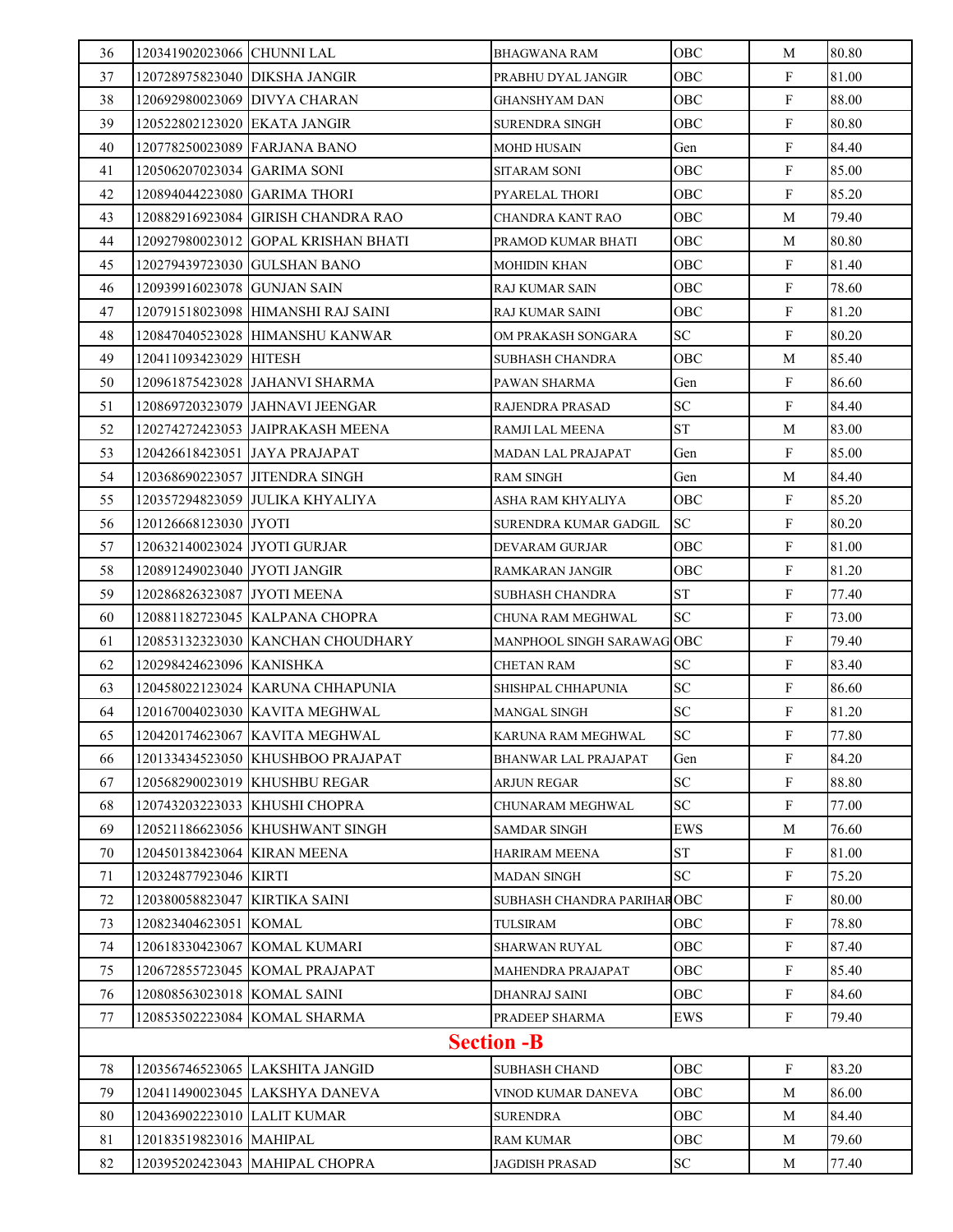| 83  |                               | 120305431523033 MAHMUDA BANO          | LIYAKAT KHAN               | Gen        | F            | 90.20 |
|-----|-------------------------------|---------------------------------------|----------------------------|------------|--------------|-------|
| 84  | 120571602323089 MAINPAL       |                                       | <b>UMMED SINGH</b>         | SC         | M            | 87.00 |
| 85  |                               | 120359049923082 MALA RAM ACHRA        | RUPA RAM ACHRA             | <b>OBC</b> | M            | 79.80 |
| 86  |                               | 120268809023092 MANEESHA TANWAR       | DHARMENDRA KUMAR           | OBC        | F            | 80.20 |
| 87  |                               | 120399972223029 MANISHA MEENA         | <b>SUMER SINGH</b>         | <b>ST</b>  | ${\bf F}$    | 90.40 |
| 88  | 120507014523048 MANSI         |                                       | MANOJ MAHANSARIA           | Gen        | $\mathbf{F}$ | 90.80 |
| 89  | 120177672923020 MANSI SONI    |                                       | DEENDAYAL SONI             | OBC        | $\mathbf{F}$ | 88.40 |
| 90  | 120209579423091 MATRIKA SAIN  |                                       | POONAM CHAND               | OBC        | F            | 95.20 |
| 91  | 120290440023010 MAYA MAHLA    |                                       | MOHAN RAM MAHLA            | OBC        | F            | 85.60 |
| 92  | 120362525223088 MAYANK        |                                       | <b>MANOJ KUMAR</b>         | SC         | М            | 71.80 |
| 93  |                               | 120391501423034   MEENAKSHI CHANWRIYA | NARESH KUMAR CHANWRIYASC   |            | F            | 80.80 |
| 94  |                               | 120134564023024 MEENAKSHI KANWAR      | <b>JAGDISH SINGH DAIYA</b> | <b>OBC</b> | F            | 83.80 |
| 95  |                               | 120145509923023 MITALI SHARMA         | NAVNEET SHARMA             | Gen        | F            | 87.00 |
| 96  |                               | 120120093423021 MOHAN SHARMA          | MANOJ KUMAR                | <b>EWS</b> | М            | 65.80 |
| 97  | 120857679023097 MOHD WASIM    |                                       | <b>MOHD FARUK</b>          | OBC        | М            | 83.60 |
| 98  | 120467498823030 MOHIT         |                                       | SHARWAN KUMAR              | OBC        | M            | 87.40 |
| 99  |                               | 120442328923015 MONIKA SHARMA         | ANNA RAM SHARMA            | Gen        | F            | 88.00 |
| 100 |                               | 120763940423011 MUKESH KUMARI         | <b>MAHENDRA SINGH</b>      | <b>SC</b>  | F            | 84.20 |
| 101 | 120441287623048 MUSKAN BANO   |                                       | <b>IOBAL KHAN</b>          | OBC        | $\mathbf{F}$ | 78.60 |
| 102 |                               | 120374873623099 MUSKAN MOLANI         | MOHD HANIF MOLANI          | OBC        | F            | 88.00 |
| 103 |                               | 120177898423023 MUSKAN TANWAR         | <b>MAHESH TANWAR</b>       | OBC        | F            | 84.60 |
| 104 |                               | 120759563523097   NARENDRA KUMAR      | <b>MAHAVEER PRASAD</b>     | <b>SC</b>  | М            | 74.60 |
| 105 |                               | 120931482023012 NARESH MAYAL          | RAMSWAROOP MAYAL           | SC         | M            | 83.40 |
| 106 |                               | 120508776023096 NAVEEN KANWARIA       | BABU LAL KANWARIA          | SC         | М            | 75.60 |
| 107 |                               | 120907411123095 NAVEEN KUMAR          | <b>SURESH KUMAR</b>        | OBC        | M            | 95.20 |
| 108 | 120361307223015 NEHA          |                                       | MOHAN RAM                  | <b>SC</b>  | F            | 71.80 |
| 109 | 120830209023080 NEHA SHARMA   |                                       | SANTOSH SHARMA             | Gen        | F            | 86.20 |
| 110 | 120909923123046 NEHA SONI     |                                       | DULICHAND SONI             | OBC        | $\mathbf{F}$ | 89.20 |
| 111 | 120271470123040 NIKHIL JANGIR |                                       | YOGESH KUMAR               | OBC        | M            | 81.40 |
| 112 | 120631065023094 NIKITA        |                                       | <b>RAJPAL SINGH</b>        | OBC        | ${\bf F}$    | 92.00 |
| 113 | 120396563923091 NIKITA MEENA  |                                       | RADHEYSHYAM MEENA          | <b>ST</b>  | $\mathbf{F}$ | 77.40 |
| 114 |                               | 120533017623096 NIKITA RANKAWAT       | SHANKAR LAL                | OBC        | F            | 83.40 |
| 115 | 120856767523049 NIKITA SAINI  |                                       | <b>MAHENDRA</b>            | Gen        | F            | 84.40 |
| 116 |                               | 120788811023015  NIRMAL PRAJAPAT      | OMPRAKASH PRAJAPAT         | OBC        | М            | 84.20 |
| 117 |                               | 120690318823021 NIRMAL SINGH SONGARA  | DHARMENDRA SINGH           | <b>EWS</b> | M            | 67.40 |
| 118 | 120182112923086 NIRMALA       |                                       | HAWA SINGH                 | OBC        | $\mathbf{F}$ | 80.00 |
| 119 | 120333981923075 NIRMALA       |                                       | PANNALAL SARAN             | <b>OBC</b> | F            | 79.40 |
| 120 | 120353213423028  NIRMLA SAINI |                                       | NORANG LAL SAINI           | OBC        | $\mathbf{F}$ | 78.40 |
| 121 | 120961827423036 NISHA JANU    |                                       | SUBHASH CHANDRA JANU       | Gen        | F            | 84.00 |
| 122 | 120911361823030 NISHA NAIN    |                                       | RAJKUMAR NAIN              | OBC        | F            | 78.40 |
| 123 |                               | 120885983923056 NISHU KANWAR          | SHANKAR SINGH              | Gen        | $\mathbf{F}$ | 90.00 |
| 124 | 120570959923019 NIVEDI        |                                       | PRAVEEN KUMAR MAHIYA       | Gen        | $\mathbf{F}$ | 95.80 |
| 125 | 120667517123083 PAPPU         |                                       | DEVILAL                    | <b>SC</b>  | М            | 74.60 |
| 126 |                               | 120492281223094 PARMESHWAR PRAJAPAT   | BIRBAL PRAJAPAT            | OBC        | M            | 80.40 |
| 127 | 120760651323050 PARUL MEENA   |                                       | ASHOK KUMAR                | <b>ST</b>  | F            | 78.80 |
| 128 | 120574220723067 PARUL MEV     |                                       | <b>TEJARAM MEV</b>         | SC         | F            | 87.80 |
| 129 | 120742240423081               | <b>PARVEEN</b>                        | <b>ISHWAR SINGH</b>        | OBC        | М            | 83.60 |
| 130 |                               | 120837978123066 PAYAL SHARMA          | <b>RAVIKANT SHARMA</b>     | Gen        | $\mathbf{F}$ | 92.60 |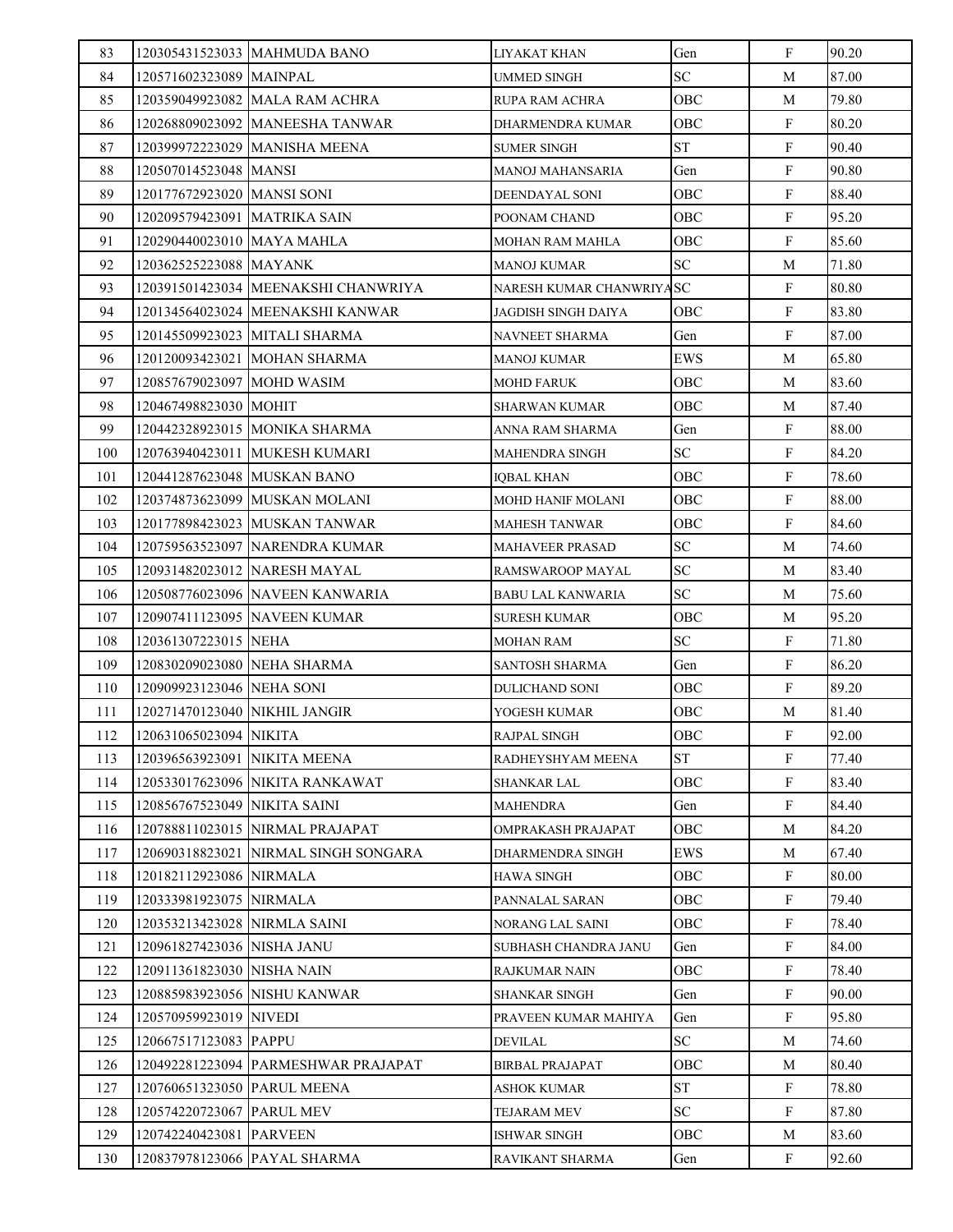| 131 | 120318887423076 PIYUSH MEENA |                                            | JAGDISH PRASAD MEENA      | <b>ST</b>  | М            | 64.20 |
|-----|------------------------------|--------------------------------------------|---------------------------|------------|--------------|-------|
| 132 | 120605319023030 POOJA        |                                            | <b>SURESH KUMAR</b>       | <b>SC</b>  | $\mathbf{F}$ | 76.60 |
| 133 |                              | 120384886223063 POOJA CHOUDHURY            | DUNGARMAL CHOUDHARY       | OBC        | F            | 80.80 |
| 134 | 120796048923090 POOJA KUMARI |                                            | <b>GOPIRAM TETARWAL</b>   | <b>OBC</b> | $\mathbf{F}$ | 87.20 |
| 135 | 120629199423058 POOJA KUMARI |                                            | PAPPU RAM                 | OBC        | F            | 83.60 |
| 136 | 120503854123020 POOJA SWAMI  |                                            | SANJAY SWAMI              | OBC        | $\mathbf{F}$ | 89.80 |
| 137 |                              | 120191382423077 POONAM MEGHWAL             | HANUMANA RAM              | SC         | $\mathbf F$  | 86.60 |
| 138 |                              | 120939496723082 PRAMILA TANWAR             | <b>BHAGIRATH SINGH</b>    | <b>OBC</b> | F            | 78.40 |
| 139 |                              | 120904275323047 PRAMOD KUMAR               | PREM GIR                  | OBC        | М            | 83.60 |
| 140 |                              | 120106871023043 PRATIBHA KUMARI            | <b>SAMUNDRA SINGH</b>     | SC         | F            | 88.40 |
| 141 | 120492854723089 PRATIKSHA    |                                            | PARASA RAM                | SC         | F            | 83.00 |
| 142 | 120406137023097 PREETI       |                                            | <b>RUPA RAM</b>           | <b>SC</b>  | F            | 72.80 |
| 143 | 120911566523022 PREM CHAND   |                                            | <b>HARI RAM</b>           | OBC        | М            | 81.80 |
| 144 | 120833334923086 PRIYA BEGAR  |                                            | RAJ KUMAR MEGHWAL         | SC         | F            | 83.60 |
| 145 | 120634838823024 PRIYA SHARMA |                                            | <b>MANISH SHARMA</b>      | Gen        | $\mathbf F$  | 88.60 |
| 146 | 120256760023080 PRIYANKA     |                                            | <b>CHHAGAN LAL</b>        | SC         | F            | 81.80 |
| 147 | 120642154323096 PRIYANKA     |                                            | SHRAVAN KUMAR             | SC         | F            | 77.60 |
| 148 |                              | 120566168723047 PRIYANKA KUMARI            | NAND LAL CHEJARA          | OBC        | F            | 88.80 |
| 149 |                              | 120561267423035 PRIYANKA KUMARI            | <b>SUDHESH KUMAR</b>      | SC         | F            | 76.00 |
| 150 |                              | 120510355123015 PRIYANKA MEENA             | KUNANMAL MEENA            | <b>ST</b>  | F            | 65.80 |
| 151 |                              | 120837862723040 PRIYANKA PRAJAPAT          | NAND LAL PRAJAPAT         | OBC        | $\mathbf F$  | 79.60 |
| 152 |                              | 120723700223094 PUSHPA KHARDIA             | BHANWAR RAM               | SC         | $\mathbf F$  | 95.60 |
| 153 |                              | 120479697023026 PUSHPENDRA SINGH KISHNAWAT | AMAR SINGH KISHNAWAT      | OBC        | M            | 94.20 |
|     |                              |                                            | <b>Section -C</b>         |            |              |       |
| 154 | 120995176023077 RADHESHYAM   |                                            | PREM RAJ SARAN            | <b>OBC</b> | M            | 83.60 |
| 155 | 120290422923078 RAHUL DUDI   |                                            | MANOJ KUMAR DUDI          | <b>OBC</b> | M            | 81.80 |
| 156 | 120622163023032 RAHUL GUJAR  |                                            | <b>DHANRAJ GUJAR</b>      | <b>MBC</b> | М            | 53.40 |
| 157 |                              | 120602651323029 RAHUL MAHICH               | OMPRAKASH MAHICH          | <b>SC</b>  | М            | 72.40 |
| 158 |                              | 120506832423019 RAJESH KUMARI MEGHWAL      | RAM LAL MEGHWAL           | <b>SC</b>  | $\mathbf{F}$ | 73.60 |
| 159 | 120120812323098 RAJESH MEENA |                                            | <b>BAJRANG LAL MEENA</b>  | ST         | $\mathbf M$  | 56.20 |
| 160 |                              | 120708463523026 RAMAN SINGH SONGARA        | <b>SHYAM SUNDAR SINGH</b> | EWS        | M            | 66.40 |
| 161 |                              | 120991265623030 RAMNIWAS GADIYALUHAR       | MOHAN LAL GADIYALUHAR     | <b>MBC</b> | M            | 69.40 |
| 162 | 120571431223050 RAMSWAROOP   |                                            | PITHA RAM BAROR           | SC.        | М            | 77.20 |
| 163 |                              | 120110933423069 RASHIDA ANSARI             | AMIN ANSARI               | OBC        | F            | 81.60 |
| 164 | 120566020223053 RAVINA       |                                            | MAHENDRA KUMAR DHOLI      | <b>SC</b>  | $\mathbf F$  | 77.20 |
| 165 |                              | 120942006323024 RAVINDRA SINGH             | ROHITASH RAM VERMA        | OBC        | M            | 89.40 |
| 166 | 120584649223095 REKHA GURJAR |                                            | <b>HARI RAM GURJAR</b>    | <b>MBC</b> | $\mathbf F$  | 60.60 |
| 167 |                              | 120772425023062 REKHA RANWAN               | LALCHAND RANWAN           | OBC        | $\mathbf{F}$ | 80.20 |
| 168 | 120484599423056 RENU KUMARI  |                                            | <b>KANA RAM</b>           | OBC        | $\mathbf F$  | 81.40 |
| 169 | 120997461623023 RINA MANDAR  |                                            | <b>GOPAL KRISHN</b>       | SC         | F            | 75.20 |
| 170 | 120835166223014 RITU SHOU    |                                            | <b>BAJRANG LAL SHOU</b>   | OBC        | $\mathbf F$  | 82.20 |
| 171 | 120330313023094 ROHIT SONI   |                                            | SURESH KUMAR SONI         | OBC        | М            | 81.20 |
| 172 |                              | 120249672823021 SACHIN SIROWA              | <b>RAM CHANDRA</b>        | SC         | M            | 82.20 |
| 173 |                              | 120789084923024 SAKSHEE MAHICHA            | <b>JHINDURAM MAHICHA</b>  | SC         | F            | 75.60 |
| 174 | 120912389623016 SALIM KHAN   |                                            | <b>RAMJAN KHAN</b>        | OBC        | M            | 80.20 |
| 175 |                              | 120500154923000 SAMARTH SAMOR              | MAHESH CHARAN             | OBC        | М            | 87.20 |
| 176 |                              | 120283783023033 SANDEEP KUMAR DHAKA        | MAMRAJ DHAKA              | OBC        | М            | 83.20 |
|     |                              |                                            |                           |            |              |       |